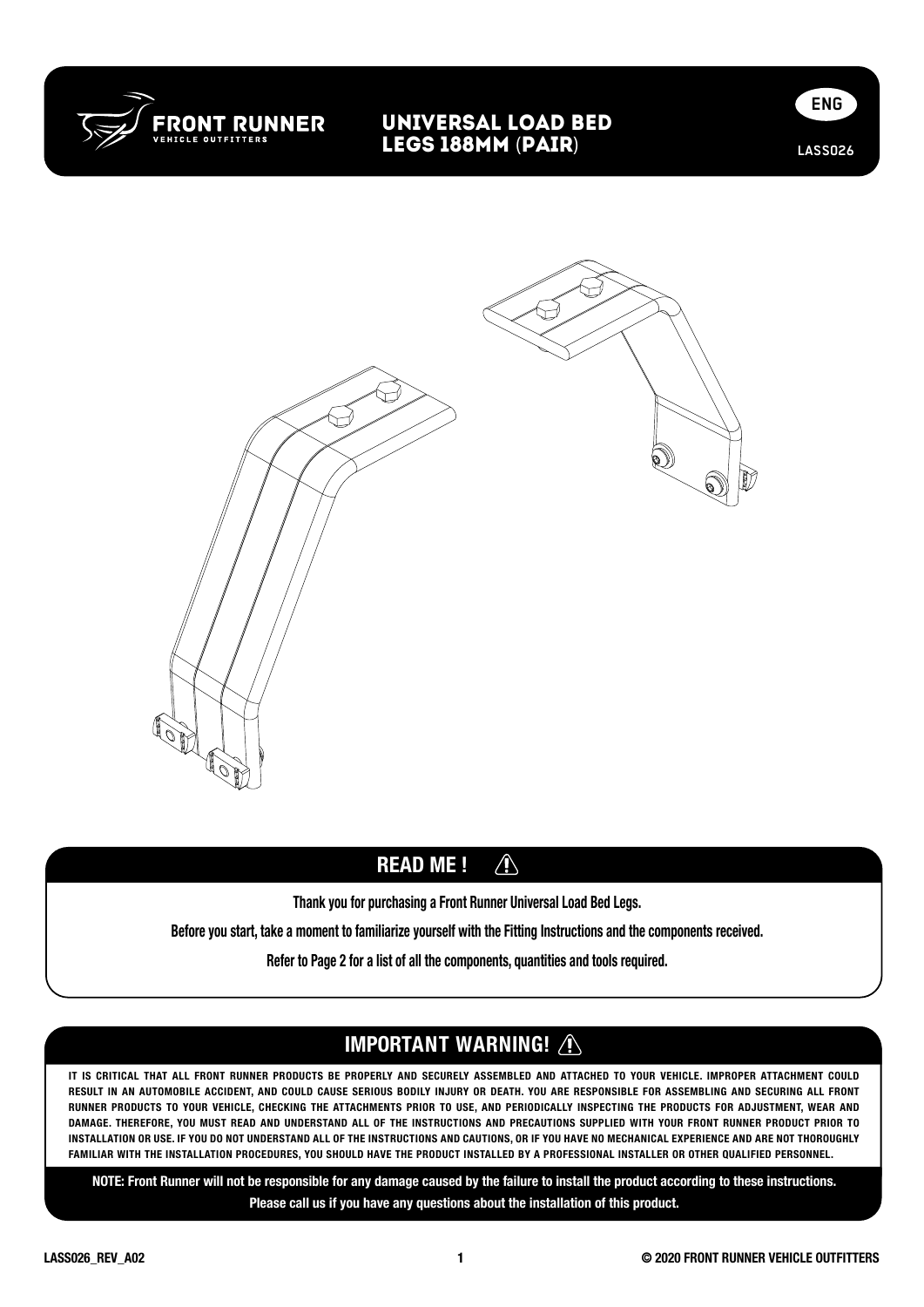# **1** GET ORGANIZED

| IN THE BOX             |                         |                                                                                                | <b>TOOLS NEEDED</b> |           |                                                                                                                                                                                                                                                                                                                                                     |  |
|------------------------|-------------------------|------------------------------------------------------------------------------------------------|---------------------|-----------|-----------------------------------------------------------------------------------------------------------------------------------------------------------------------------------------------------------------------------------------------------------------------------------------------------------------------------------------------------|--|
| $\mathbf{2}$<br>3<br>4 | 2X<br>4 X<br>4 X<br>4 X | Leg<br><b>M8 x 25 Button Head Bolt</b><br><b>M8 Spring Washer</b><br>M8 x 19 x 2SS Flat Washer | 5mm                 | Ó<br>13mm | $\begin{picture}(180,10) \put(0,0){\line(1,0){15}} \put(10,0){\line(1,0){15}} \put(10,0){\line(1,0){15}} \put(10,0){\line(1,0){15}} \put(10,0){\line(1,0){15}} \put(10,0){\line(1,0){15}} \put(10,0){\line(1,0){15}} \put(10,0){\line(1,0){15}} \put(10,0){\line(1,0){15}} \put(10,0){\line(1,0){15}} \put(10,0){\line(1,0){15}} \put(10,0){\line($ |  |
| 5<br>6                 | 4 X<br>4 X              | <b>M8 Channel Nut</b><br><b>M8 Nut Cap</b>                                                     |                     |           |                                                                                                                                                                                                                                                                                                                                                     |  |
| 7<br>8                 | 4 X<br>4 X              | <b>M8 Nyloc Nut</b><br>M8 x 16 x 1.6SS Flat Washer                                             |                     |           |                                                                                                                                                                                                                                                                                                                                                     |  |
| 9                      | 4 X                     | M8 x 25 Hex Bolt                                                                               |                     |           |                                                                                                                                                                                                                                                                                                                                                     |  |